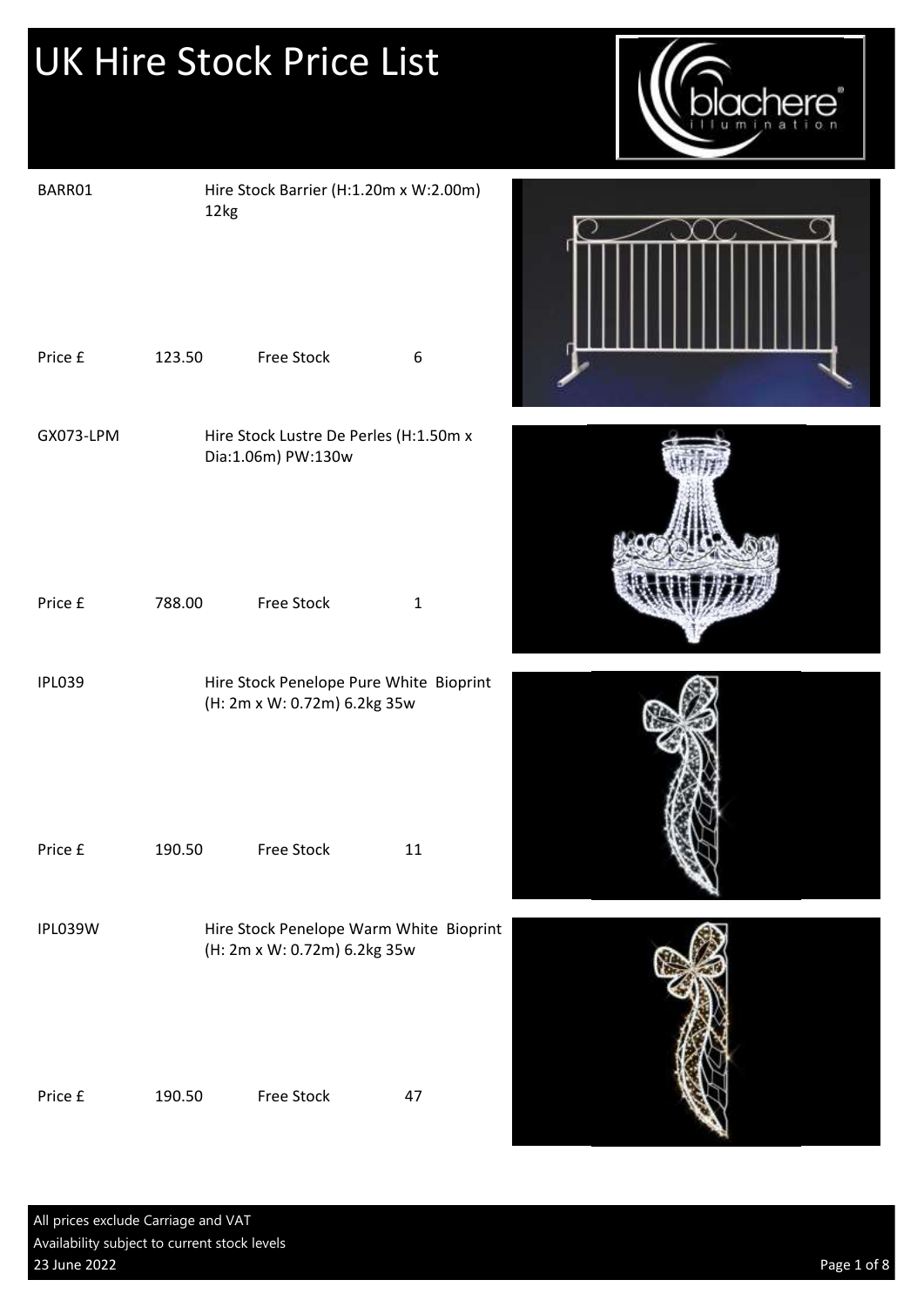|         |        | <b>UK Hire Stock Price List</b>                              |                                             | <b>xchere</b> |
|---------|--------|--------------------------------------------------------------|---------------------------------------------|---------------|
| IPL042W |        | Hire Stock Celeste Warm White (H: 3m x<br>W: 0.85m) 10kg 75w |                                             |               |
| Price £ | 275.00 | Free Stock                                                   | 56                                          |               |
| IPL056W | 60w    |                                                              | Hire Stock Iliade (H: 2.05m x W: 0.79m) 8kg |               |
| Price £ | 273.50 | <b>Free Stock</b>                                            | 10                                          |               |
| IPL072W |        | Hire Stock Alyze Bioprint (H: 3m x W: 1m)<br>11.2kg 60w      |                                             |               |
| Price £ | 331.00 | Free Stock                                                   | 70                                          |               |
| IPL075W |        | Hire Stock Zephyr (H: 2.5m x W: 0.9m)<br>8.2kg 60w           |                                             |               |
| Price £ | 254.00 | Free Stock                                                   | 43                                          |               |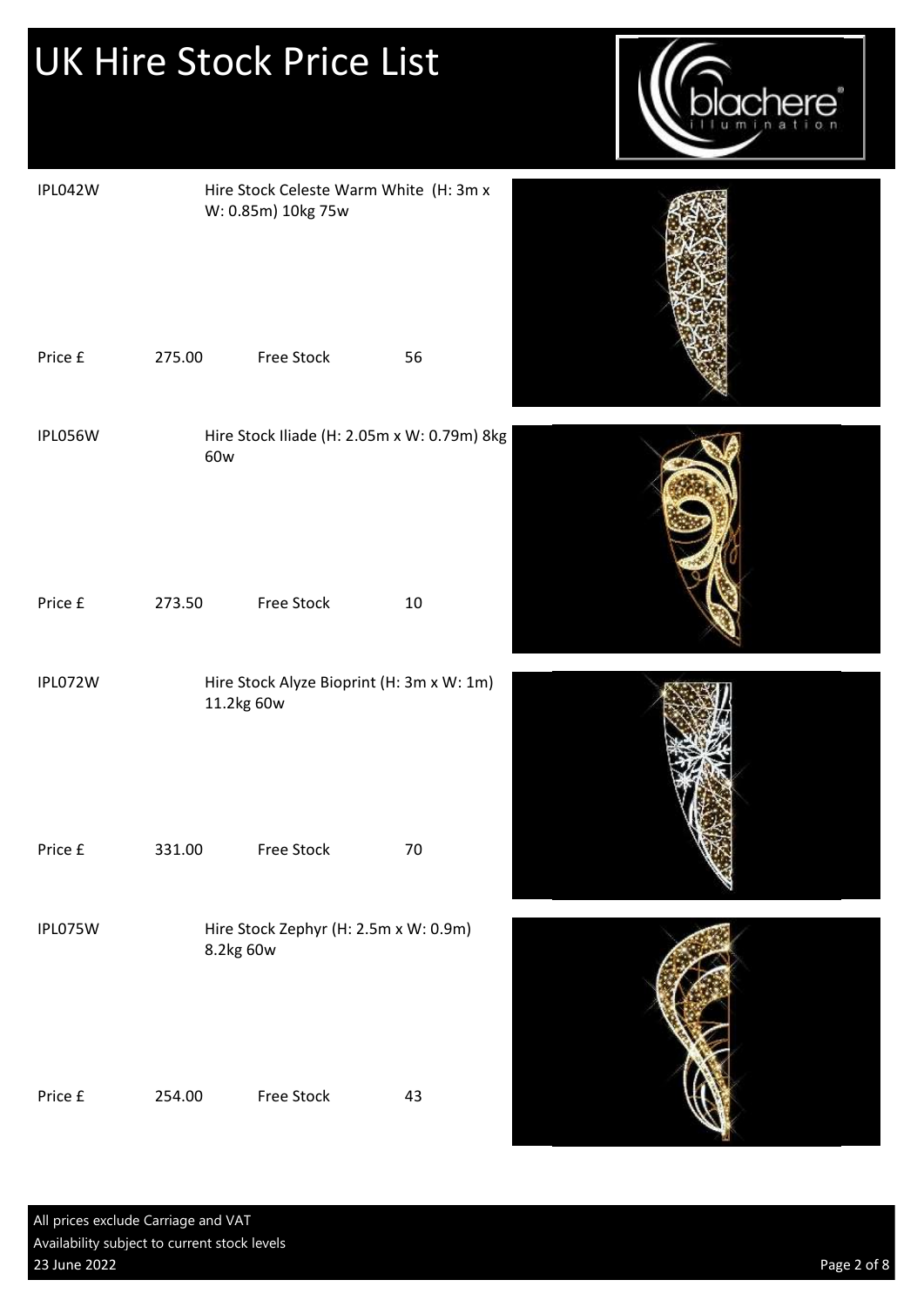|                |        | <b>UK Hire Stock Price List</b>                                         |                                           | there |
|----------------|--------|-------------------------------------------------------------------------|-------------------------------------------|-------|
| IPL076W        |        | 1m) 10.8kg 70w                                                          | Hire Stock Cassiopee Bioprint (H: 3m x W: |       |
| Price £        | 337.50 | Free Stock                                                              | 12                                        |       |
| <b>IPL106W</b> |        | W:1.45m) 14.5kg 90w                                                     | Hire Stock Galatea Warm White (H:3.00m x  |       |
| Price £        | 382.00 | Free Stock                                                              | 11                                        |       |
| IPL114W        |        | Hire Stock Zoe Warm White with garland<br>(H:2.00m x L:0.90m) 65w 9.3kg |                                           |       |
| Price £        | 256.00 | Free Stock                                                              | 41                                        |       |
| <b>IPL128</b>  |        | Hire Stock Banniere Milo (H:2.80m x<br>W:0.80m) 45w 8.6kg               |                                           |       |
| Price £        | 258.00 | Free Stock                                                              | 4                                         |       |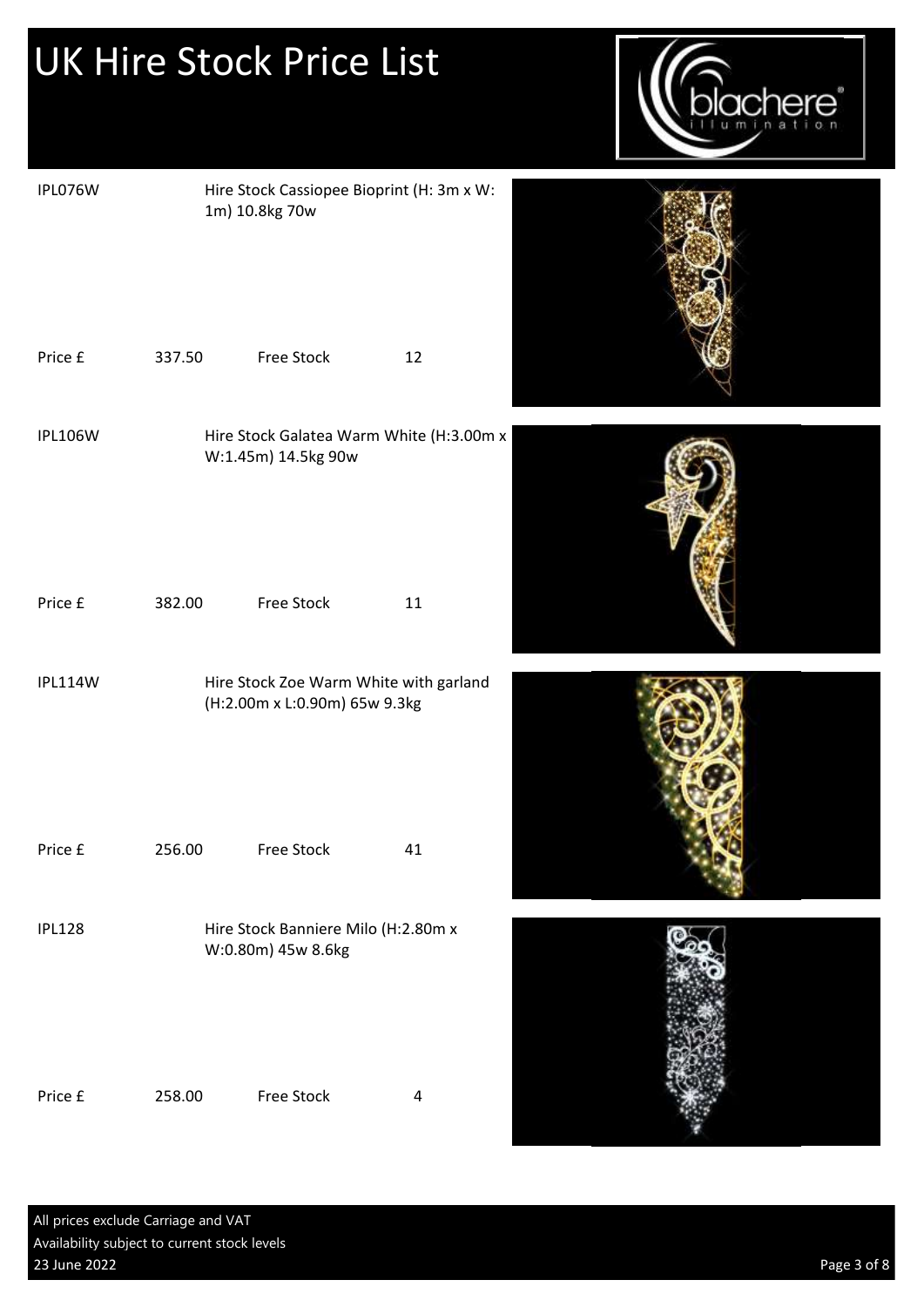

| <b>IPL129</b> |        | Hire Stock Quadrille (H:2.00m x W:0.90m)<br>30w 6.6kg Recyprint |              |  |
|---------------|--------|-----------------------------------------------------------------|--------------|--|
| Price £       | 194.50 | Free Stock                                                      | 53           |  |
| <b>IPL131</b> |        | Hire Stock Banniere Quadrille (H:2.80m x<br>W:1.80m) 55w 9.2kg  |              |  |
| Price £       | 240.00 | Free Stock                                                      | 32           |  |
| <b>ITL008</b> |        | Hire Stock Double Cassiopee (H:0.75m x<br>W:4.00m) 100w 17kg    |              |  |
| Price £       | 599.00 | Free Stock                                                      | $\mathbf{1}$ |  |
| <b>ITL011</b> | 30w    | Hire Stock Stella (H: 1.2m x W: 1.2m) 3.2kg                     |              |  |
| Price £       | 119.00 | Free Stock                                                      | $15\,$       |  |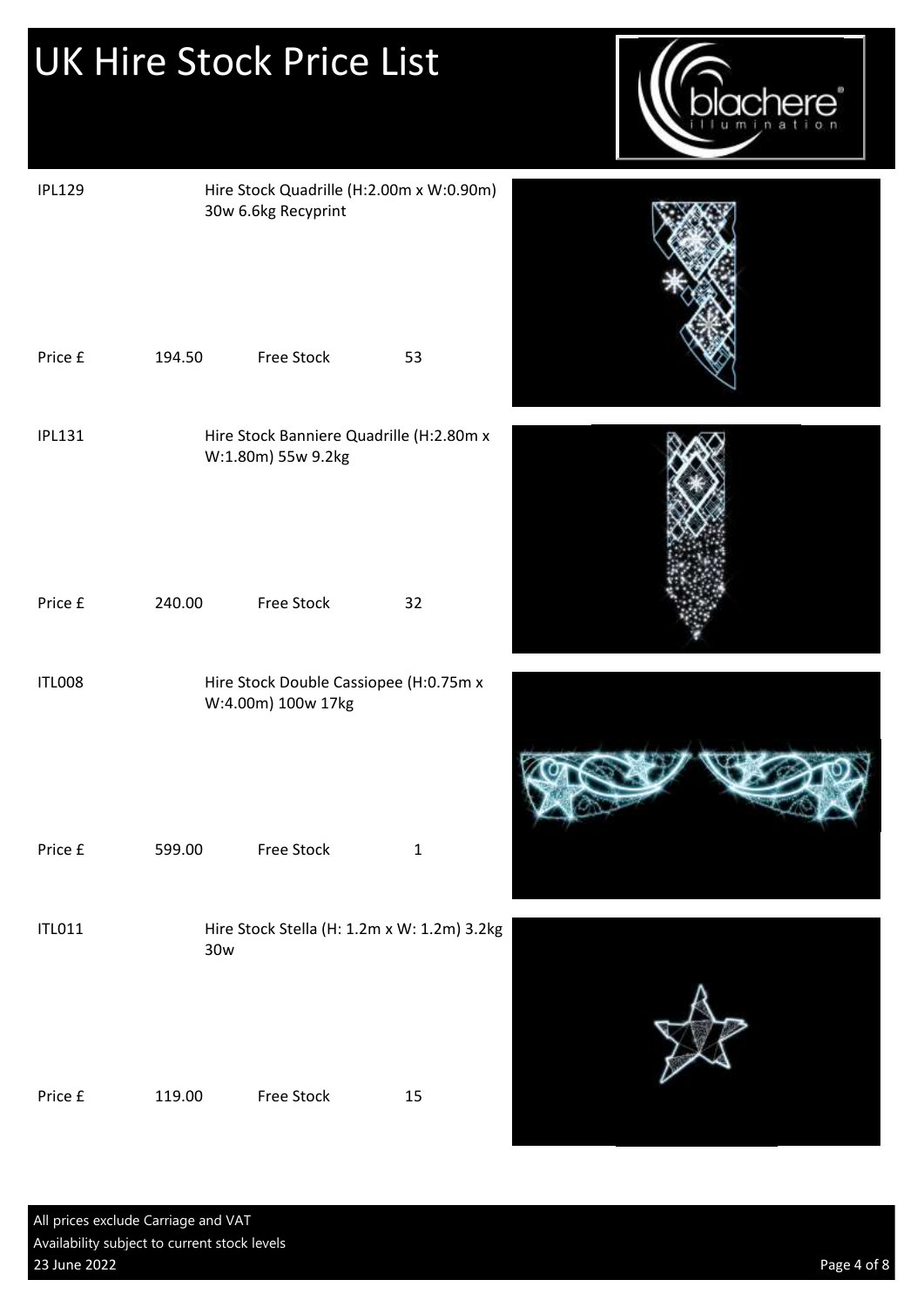

| ITL020W | 4.2kg 40w | Hire Stock Givre (H: 0.97m x W: 0.85m)                                  |    |
|---------|-----------|-------------------------------------------------------------------------|----|
| Price £ | 134.50    | Free Stock                                                              | 39 |
| ITL082W |           | Hire Stock Anthares MM Warm White Star<br>(H:0.90m x W:0.90m) 35w 4.1kg |    |
| Price £ | 170.50    | <b>Free Stock</b>                                                       | 23 |
| ITL084W |           | Hire Stock Lucia Warm White Lantern<br>(H:0.85m x W:0.70m) 20w 2.4kg    |    |
| Price £ | 88.00     | <b>Free Stock</b>                                                       | 13 |
| ITL094W |           | Hire Stock Grande Stella Warm White<br>(H:1.20m x W:6.00m) 31.5kg 195w  |    |
| Price £ | 856.50    | <b>Free Stock</b>                                                       | 8  |







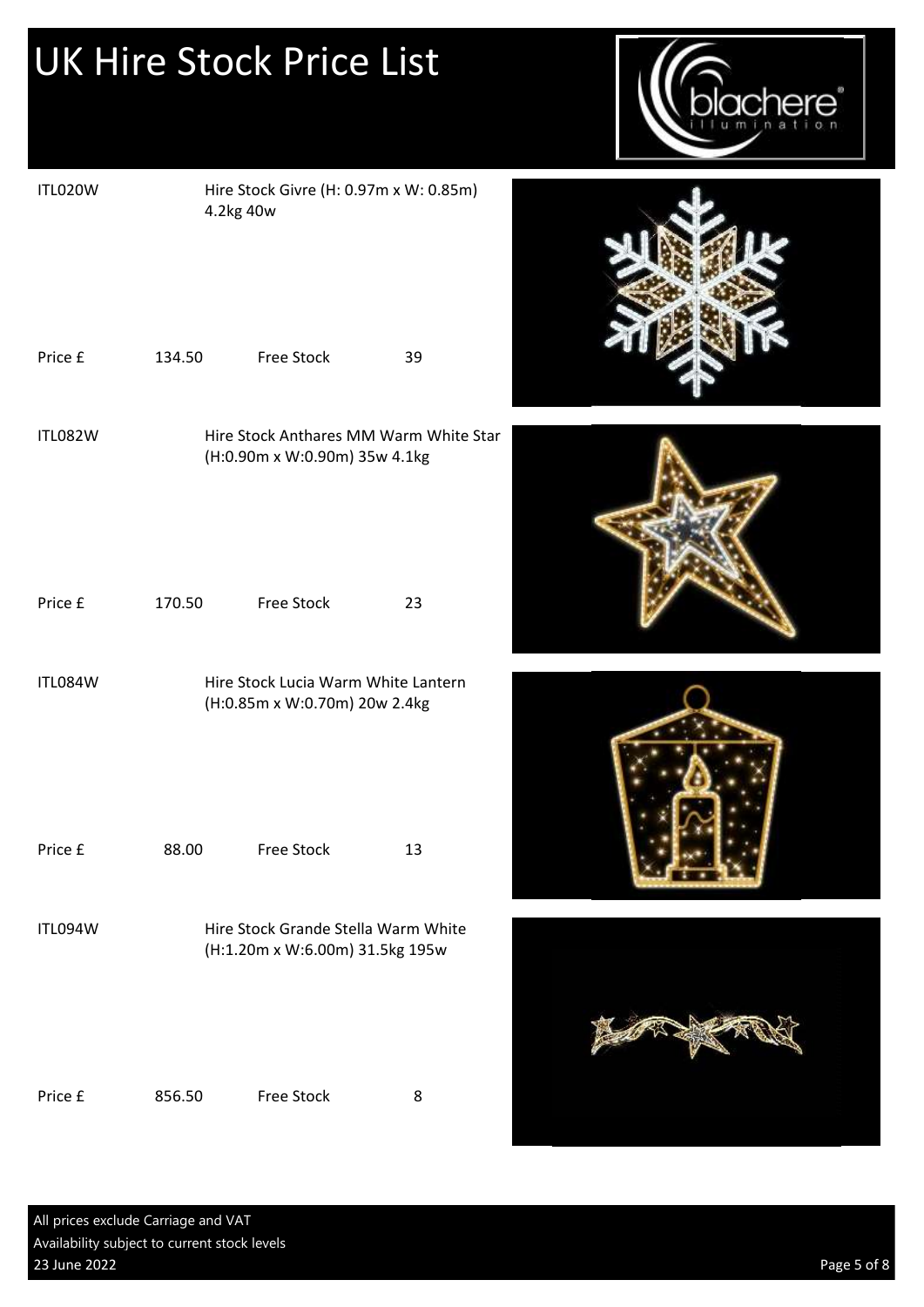

| <b>ITL099</b>  |        | Hire Stock Double Athena Bioprint<br>(H:0.70m x W:4.60m) 23kg 113w               |                |  |
|----------------|--------|----------------------------------------------------------------------------------|----------------|--|
| Price £        | 422.50 | Free Stock                                                                       | $\overline{7}$ |  |
| <b>ITL100</b>  |        | Hire Stock Troika (H:1.40m x W:4.00m)<br>15.8kg 100w                             |                |  |
| Price £        | 476.00 | <b>Free Stock</b>                                                                | 40             |  |
| <b>ITL114W</b> |        | Hire Stock Double Zoe Warm White with<br>garland (H:0.90m x L:4.00m) 130w 18.6kg |                |  |
| Price £        | 499.00 | Free Stock                                                                       | $\mathbf 1$    |  |
| <b>ITL129</b>  |        | Hire Stock Arche Quadrille (H:1.20m x<br>W:4.00m) 105w 19kg Recyprint            |                |  |
| Price £        | 489.50 | Free Stock                                                                       | $\bf 8$        |  |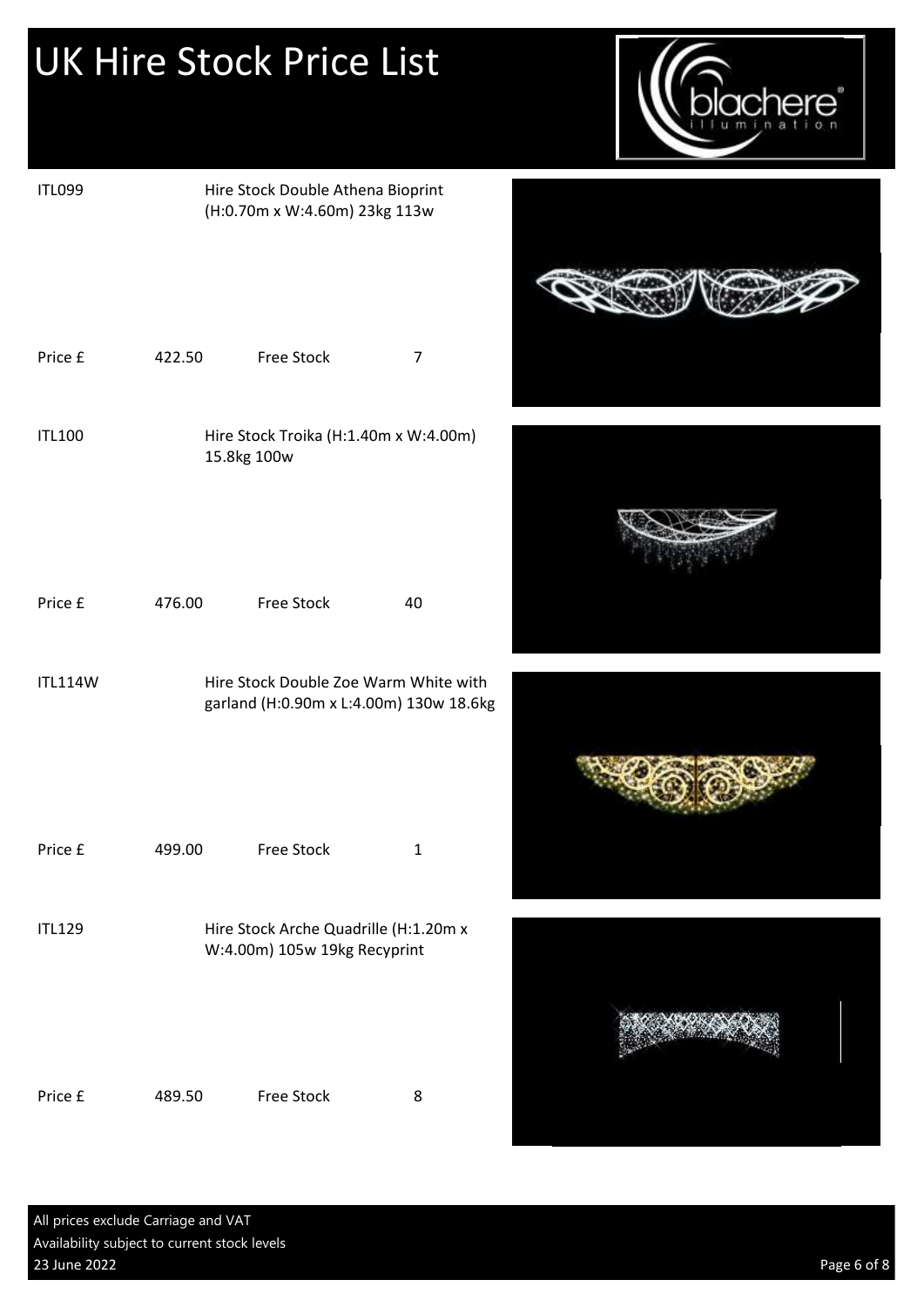

| <b>PIX03</b>  |          | Hire Stock Circular Bracket - Large<br>(D:1.30m; P:4.00m)          |              |  |
|---------------|----------|--------------------------------------------------------------------|--------------|--|
| Price £       | 112.00   | Free Stock                                                         | 14           |  |
| <b>PIX04</b>  | P:0.80m) | Hire Stock Circular Bracket (D:0.25m;                              |              |  |
| Price £       | 132.00   | Free Stock                                                         | 8            |  |
| <b>PND004</b> |          | Hire Stock Envol de rubans (H: 2.11m x L:<br>1.00m) Pw: 50w, 7.6kg |              |  |
| Price £       | 185.00   | <b>Free Stock</b>                                                  | 17           |  |
| <b>SLOO6B</b> | 215w     | Hire Stock Atlas (H:5.0m x W:3.0m) 59kg                            |              |  |
| Price £       | 1,694.00 | Free Stock                                                         | $\mathbf{1}$ |  |